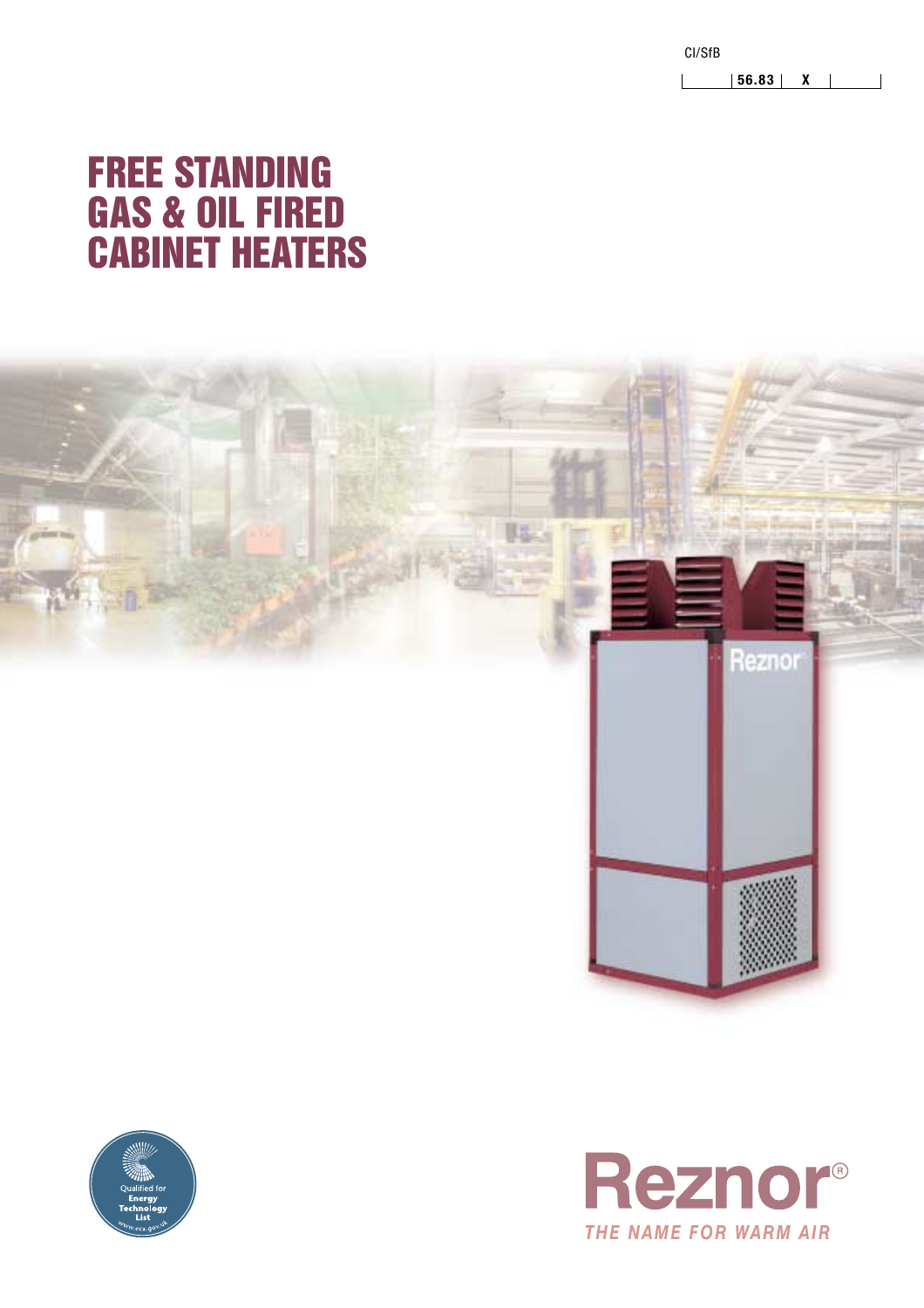## DIMENSIONS

### Vertical Cabinet Heaters







Top View -



| <b>MODELS</b>                                        | 29-1/44-1      | $60 - 1/88 - 1$ |          | 175-3/205-3 | 235-3/293-3 |         |
|------------------------------------------------------|----------------|-----------------|----------|-------------|-------------|---------|
|                                                      |                | 30/40           | 50/60/75 | 90/120      | 140/180     | 215/230 |
| Cabinet height                                       | A1             | 1804            | 1804     | 2012        | 2073        | 2012    |
| Overall height                                       | A <sub>2</sub> | 2088            | 2168     | 2376        | 2477        | 2466    |
| Overall width                                        | В              | 865             | 865      | 795         | 1186        | 1186    |
| Cabinet depth                                        | C1             | 613             | 859      | 1158        | 1305        | 1504    |
| C <sub>2</sub><br>Overall depth                      |                | 908             | 1207     | 1547        | 1915        | 2114    |
| Bottom to burner centre                              | D              | 1007            | 1019     | 1041        | 1184        | 1112    |
| Bottom to flue centre                                | E              | 1441            | 1465     | 1637        | 1750        | 1678    |
| Side to burner centre                                | E              | 433             | 433      | 398         | 593         | 593     |
| Duct outlet depth/Side duct inlet depth <sup>1</sup> | G              | 513             | 759      | 1058        | 1205        | 1404    |
| Duct outlet width/Rear duct inlet width <sup>1</sup> | н              | 765             | 765      | 695         | 1086        | 1086    |
| Duct inlet height <sup>1</sup>                       | n.             | 445             | 516      | 600         | 711         | 600     |

#### Horizontal Cabinet Heaters







| <b>MODELS</b>                                       | 29-1/44-1<br>60-1/88-1 |       | 117-3/150-3 | 175-3/205-3 | 235-3/293-3 |         |
|-----------------------------------------------------|------------------------|-------|-------------|-------------|-------------|---------|
|                                                     |                        | 30/40 | 50/60/75    | 90/120      | 140/180     | 215/230 |
| Cabinet length                                      | A1                     | 1804  | 1804        | 2012        | 2073        | 2012    |
| Overall height                                      | B                      | 865   | 865         | 795         | 1186        | 1186    |
| Cabinet depth                                       | C1                     | 613   | 859         | 1158        | 1305        | 1504    |
| Overall depth                                       | C <sub>2</sub>         | 908   | 1207        | 1547        | 1915        | 2114    |
| Side to burner centre                               | D                      | 1007  | 1019        | 1041        | 1184        | 1112    |
| Side to flue centre                                 | E                      | 1441  | 1465        | 1637        | 1750        | 1678    |
| Bottom to burner centre                             | F                      | 433   | 433         | 398         | 593         | 593     |
| Duct outlet depth/Top duct inlet depth <sup>1</sup> | G                      | 513   | 759         | 1058        | 1205        | 1404    |
| Duct outlet height/Rear duct inlet height1          | н                      | 765   | 765         | 695         | 1086        | 1086    |
| Top duct inlet width <sup>1</sup>                   | Κ                      | 445   | 516         | 600         | 711         | 600     |
| Horizontal nozzle outlet length <sup>1</sup>        |                        | 214   | 305         | 305         | 329         | 359     |

**Note: 1.** Nominal dimensions. For specific ductwork connection drawings please consult Reznor.

# **Reznor**®

#### **Company Standards and Services:**

All Reznor products are tested and approved to CE standards. Reznor UK Ltd. is assessed to BS EN ISO 9001: 2000 Quality Assurance. Reznor offers a design service to its customers; including budget schemes, on site technical support and a comprehensive after-sales service package. Reznor reserves the right to change specifications without prior notice.



Reznor UK Limited, Park Farm Road, Park Farm Industrial Estate, Folkestone, Kent CT19 5DR Telephone: 01303 259141 Facsimile: 01303 850002 e-mail: sales@reznor.co.uk www.reznor.co.uk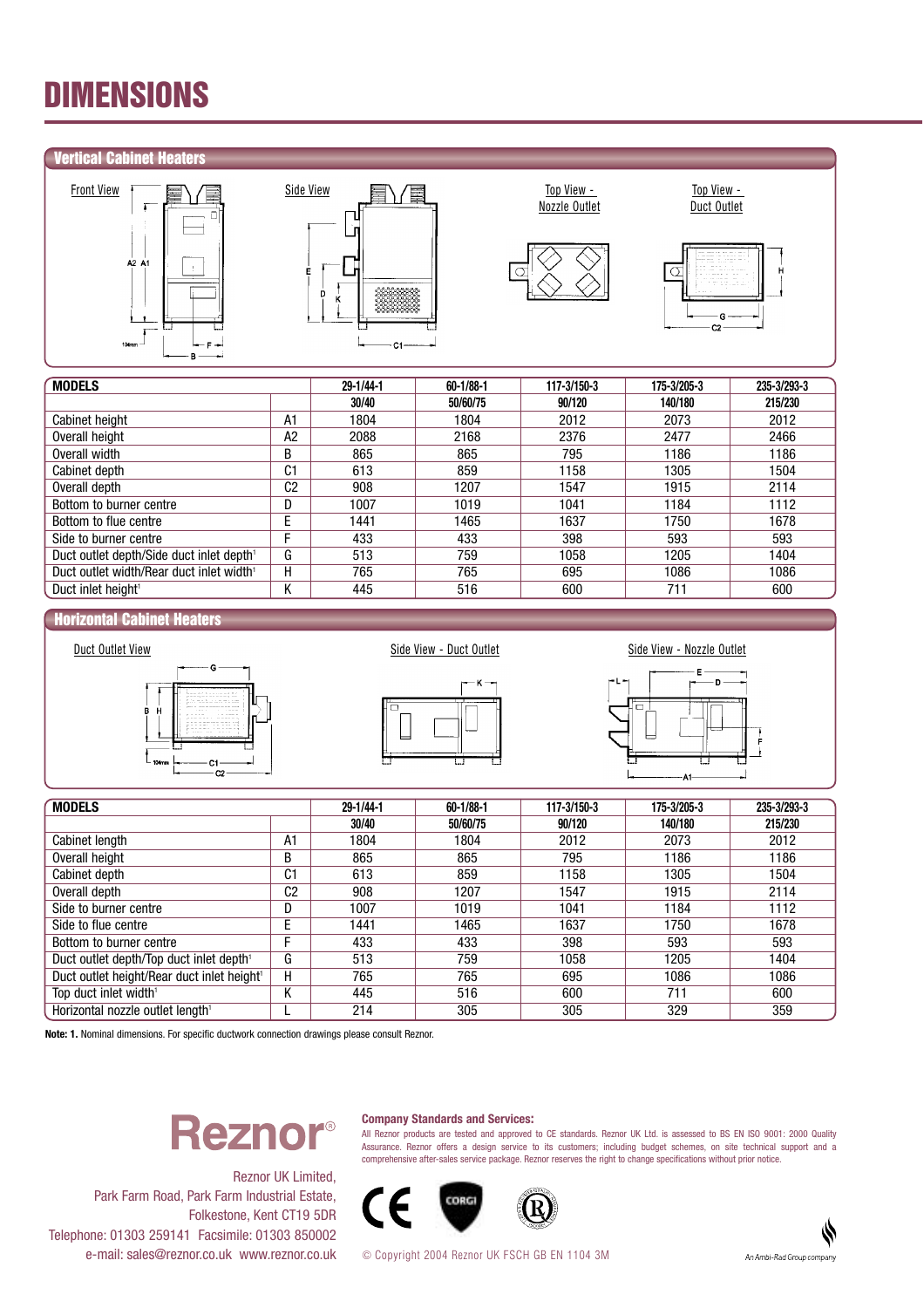## FREE STANDING GAS AND OIL FIRED CABINET HEATERS

## **Cabinet Heaters**

The Reznor range of cabinet heaters combines innovative design techniques and proven heat exchanger technology, to produce units that are cost effective, efficient and aesthetically pleasing.

The range comprises of both standard efficiency and high efficiency models.

### Standard Efficiency Cabinet Heaters

10 model sizes cover heat outputs from 31kW to 269kW.

### **High Efficiency Cabinet Heaters**

High efficiency models achieve thermal efficiencies of 92% and are listed on the

governments energy technology list. (End users who purchase any products on this list are eligible to claim

100% Enhanced Capital Allowances within the 1st year.)

A range of model sizes cover heat outputs from 30kW to 248kW.

### **Benefits**

- Increased airflows reduce stratification in the roof space (High efficiency models)
- Proven reliability heat exchanger tubes are expanded into collection boxes, eliminating the possibility of weld failure
- Comfortable temperatures can be maintained in larger areas - all models have effective air throws thereby enabling improved distribution of heat
- Simple installation units are supplied with an electronic time and temperature control
- High efficiency models are eligible for Enhanced Capital Allowances

### **Specification**

#### **Heat Exchanger**

The combustion chamber is manufactured from high quality heat resisting stainless steel and has a large surface area and volume to avoid localised hot spots and to ensure long life. A tubular cross flow heat exchanger provides excellent fuel economy and the heat exchanger tubes are expanded into the collection boxes thereby eliminating the possibility of weld failure.

The complete assembly is mounted to allow for expansion to counteract the effect of thermal stress.

#### **Air Handling**

Double inlet high efficiency centrifugal fans circulate air across all the heated surfaces to give low surface temperatures and maximise efficiency. Fans on models 29-1 to 88-1 and 30 to 75 are direct driven using a single phase motor. All other models are driven by a heavy duty three phase motor and v-belt system. Air discharge is via nozzle outlets or a four way louvred head. Alternatively units may be installed with a fully ducted distribution system.

#### **Cabinets**

The cabinets are constructed using a full pentapost frame and double skinned panels with an inner galvanised steel skin. All panels are easily removed for servicing.

Units are finished in a durable two tone powder paint. Four mounting feet are incorporated into vertical cabinets, to ease on site handling.

## **Features**

- All models are available as either free standing vertical units or alternatively as horizontal units
- Gas or oil fired
- Free blowing or ducted air distribution
- Four pass heat transfer for improved thermal efficiency
- Combustion chamber/heat exchanger assembly is flexibly mounted to allow for thermal expansion
- Double skin pentapost construction incorporating air cooled heat shield
- Factory fitted fire valve and oil filter

#### **Options**

- Inlet duct spigots
- Combustion air adaptors
- Stainless steel heat exchangers
- Increased fan duty
- Flat on air filters
- V bank filters
- Four way louvred head
- Constant run fan relay



After location these feet may be removed or left in position to raise the air inlet away from the floor to minimise ingress of dust. Horizontal cabinets are supplied with six mounting feet for plantroom applications.

#### **Fuel**

Heaters are available to operate on either Natural Gas (G20), Propane (G31), 28 or 35 sec oil. See technical data table for full availability.

Gas fired units are fitted with a fully automatic forced draught burner complete with full safety controls and the heaters are tested and approved to the relevant CE standards.

Oil fired models are supplied complete with a fully automatic forced draught pressure jet oil burner complete with safety controls and matched to each heater for optimum flame shape and efficiency.

#### **Controls**

A combined fan and limit thermostat is fitted on all heaters which delays fan start until the heat exchanger has reached operating temperature and continues to run the fan after the burner switches off until the remaining heat is dissipated. In the event of overheating the unit would automatically be shut down by the limit thermostat. On vertical models an electronic time and temperature controller may be either pre-wired to the heater or supplied as a remote panel. Horizontal models are supplied with a separate remote panel.